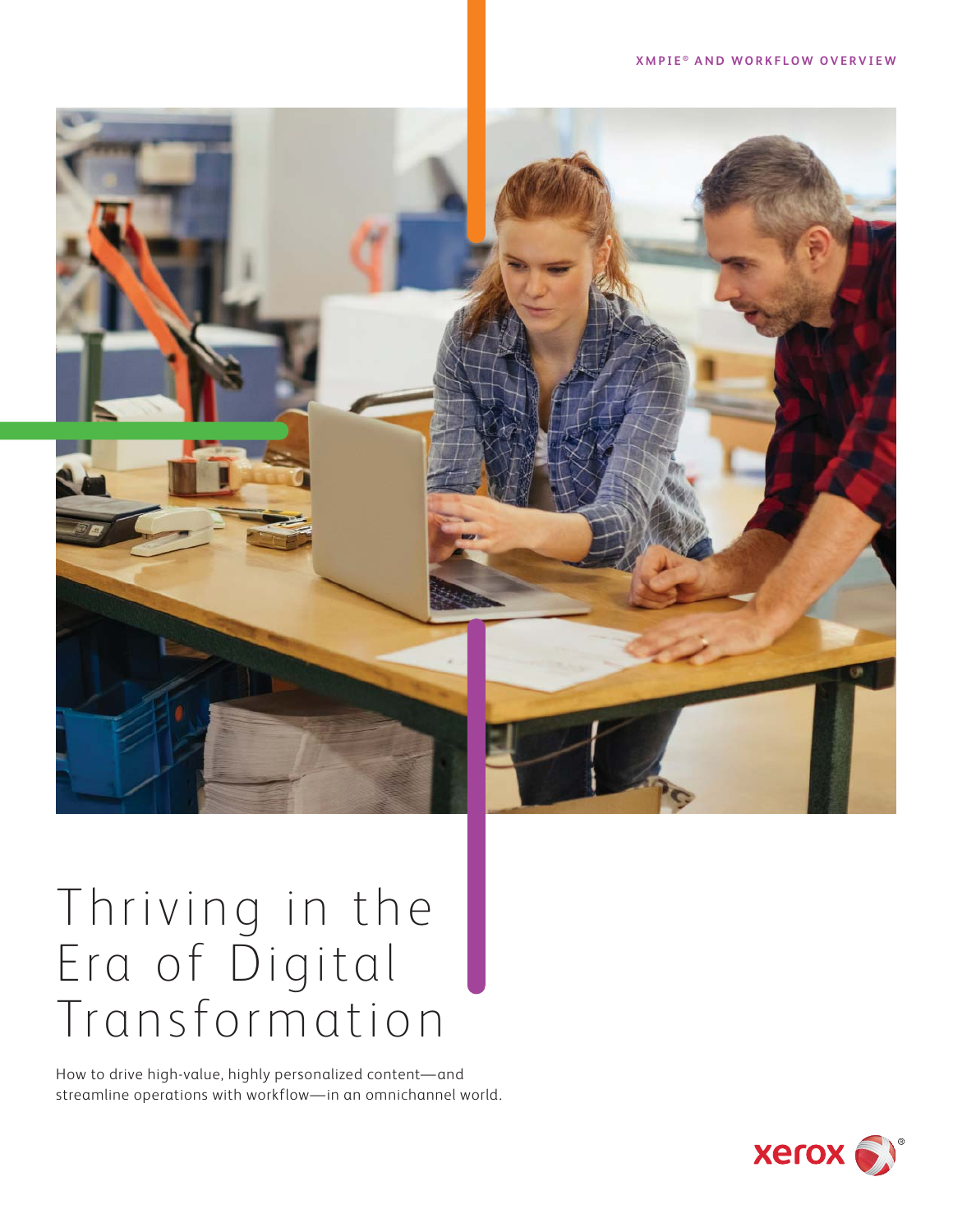# Triggers for Change

As a print provider today, you face a new reality. The era of print as a solo channel is over and the customer journey is king. Creating immersive omnichannel experiences, where print media has a place in the mix of touch points, is key to success.

The delivery of print has also changed. Operational efficiency with automation is vital due to shorter runs and hundreds of different jobs a day instead of just a few. If your staff needs to touch the job, that adds unwanted cost and time.

At Xerox, we create the tools to help your business stay relevant and succeed in this changing landscape where physical meets digital. With our technology, you can unify your work processes, deliver print in a smarter way and branch out into other channels.

Streamline and automate your operations with our Workflow technology. Win new business opportunities and drive high value product through your presses with XMPie® technology for creating five-star personalized customer experiences.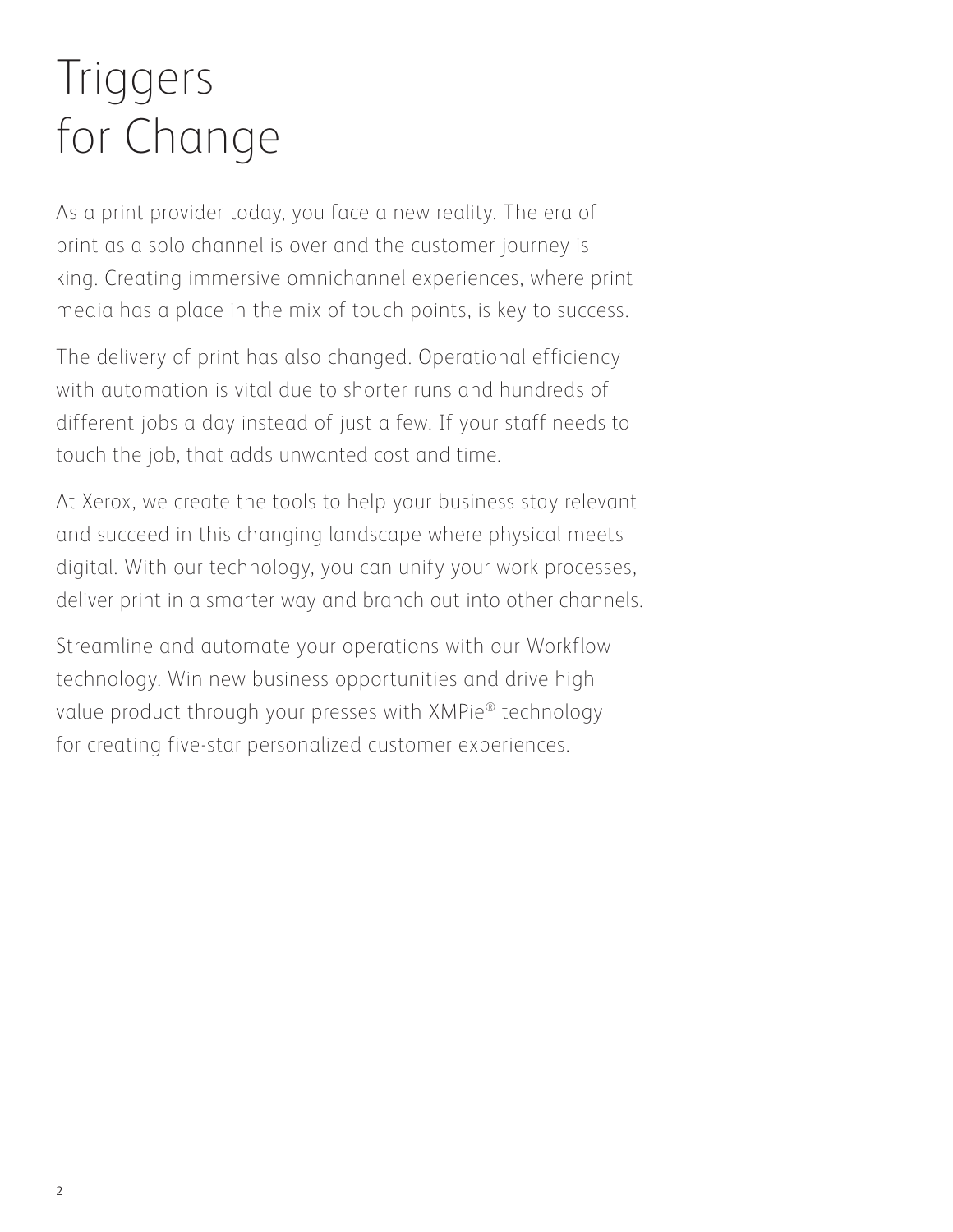# **START WITH TECHNOLOGY YOU A L R E A D Y H A V E**

No matter what print engines you use, even if you're a multi-vendor shop, you can build on your current digital print capabilities. Because Xerox® solutions easily integrate with existing software and printers, you can leverage increased personalization and automation simply by choosing the right software tools.

#### **MAKE OMNICHANNEL YOUR REALITY**

It's time to go beyond print-only jobs. Being able to offer personalized customer journeys that span multiple media channels (both print and digital) with a single integrated view of the customer is a great way to expand into new and lucrative services with the customers who already trust you.

# **UNIFY YOUR WORKFLOW, MAKING IT EASIER THAN EVER**

With nearly 20 software tools from Xerox alone, it might seem like there's no single solution to workflow. And it's true that every business has unique needs. Yet when you look at the big picture–all the types of jobs you run today and hope to in the future—there is likely an opportunity to simplify and unify.

- Building on a common platform gives you the flexibility to run multiple job types with a single basic workflow.
- The robust nature of the XMPie toolset not only powers all your variable print applications, but lets you extend datadriven marketing to digital channels.
- Scalability means any investments you make in software and programming can be leveraged going forward.

## **GIVE YOUR CUSTOMERS WHAT T H E Y E X P E C T**

Are your customers asking for things they never mentioned before? Extreme personalization. Incredibly short runs. Faster and faster turnarounds. Web-based ordering. Cloud-based "warehousing." The ability to roll out communications across email, text, and even video. If so, you can say "yes" to all. Because XMPie and Xerox® Workflow software is integrated and extendable to help you transform your business, meet new demands and drive value for your customers.

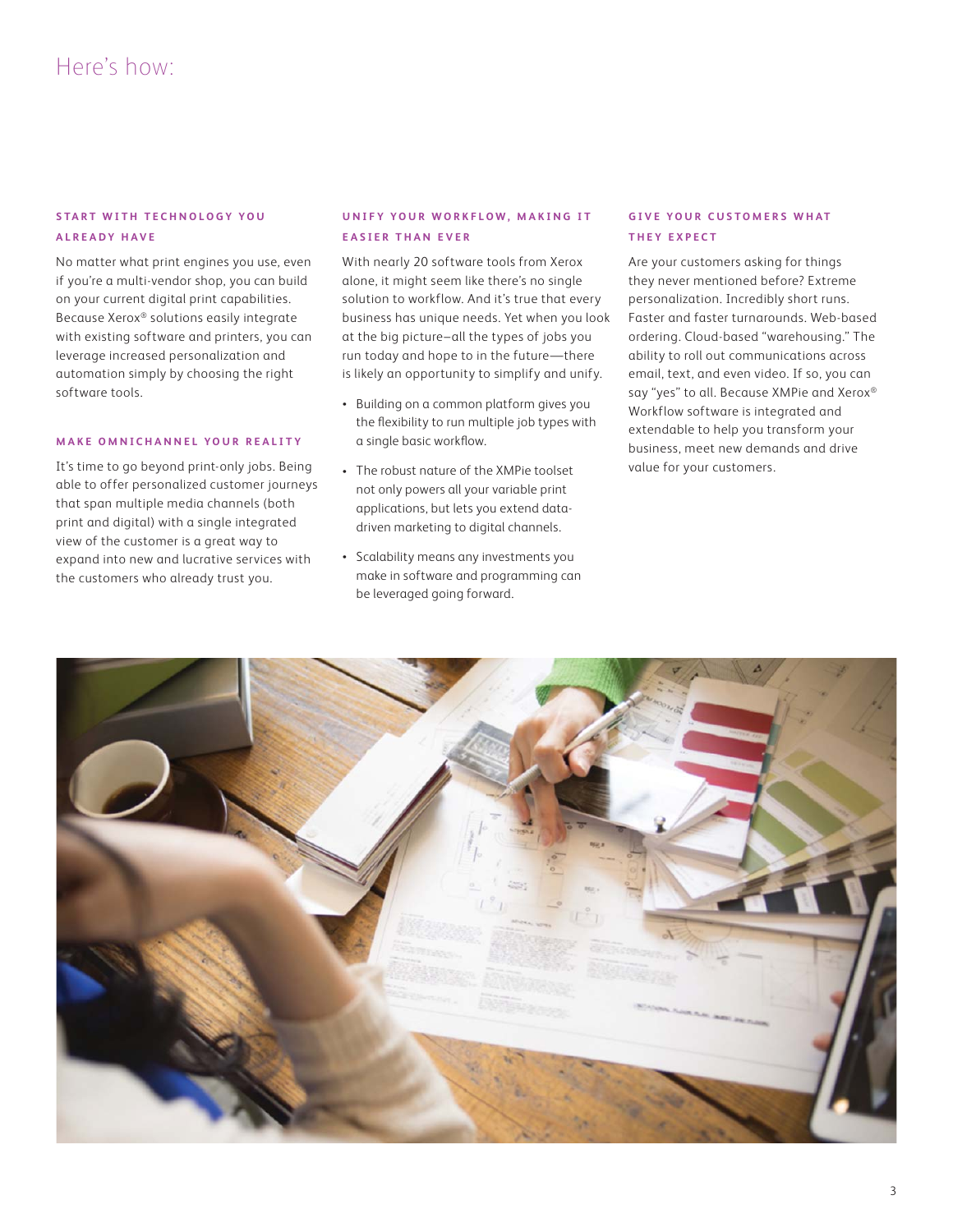# What is XMPie? The Power Behind Personalized Multichannel Communications

XMPie solutions are for print shops looking for new revenue opportunities. These solutions provide software that enables data-driven communications to unify print and digital media.

There are four key product lines in the XMPie family, each designed to deliver next-level value to you and your customers.

## 1. DATA-DRIVEN PRINT (VDP)

The business was born from a need for print shops to do more with variable data to create relevant and engaging personalized print that motivates recipients to respond. By handling an unlimited number of fields within each record, by enabling variable images, by giving document designers the freedom to create within the rich environment of Adobe® Creative Suite®, XMPie created value.

#### **2. WEB-TO-PRINT (W2P)**

A high-demand, high-return offering that makes it easy for customers to keep coming back. Our W2P solutions increase automation and profitability on every job.

#### **3. CROSS-MEDIA**

Why limit yourself to print-only when you're really in the business of communications. With XMPie cross-media solutions you can push omnichannel communications to the limits. The XMPie architecture uniquely employs a modular approach where data and business rules are shared across multiple channels. Whether a campaign consists of print alone or a combination of print and digital media—with XMPie, data is always synchronized across all the channels enabling a truly holistic brand experience.

#### **4. CAMPAIGN AUTOMATION**

Nurture leads and automate communications through triggers based on scheduling, profile data or recipient behavior.



Today's designers work in the Adobe Creative Suite. And XMPie is 100% compatible. We make it easy to extend the power of Adobe for variable data, images and PDF workflows.



Personalization does not have to be limited to print. With XMPie, deliver individualized communications in the media of choice.



Ready to run entire cross-media campaigns for your clients? With XMPie Circle, now you can orchestrate your campaigns from beginning to end—from conceptualization to campaign creation, through to execution and results monitoring.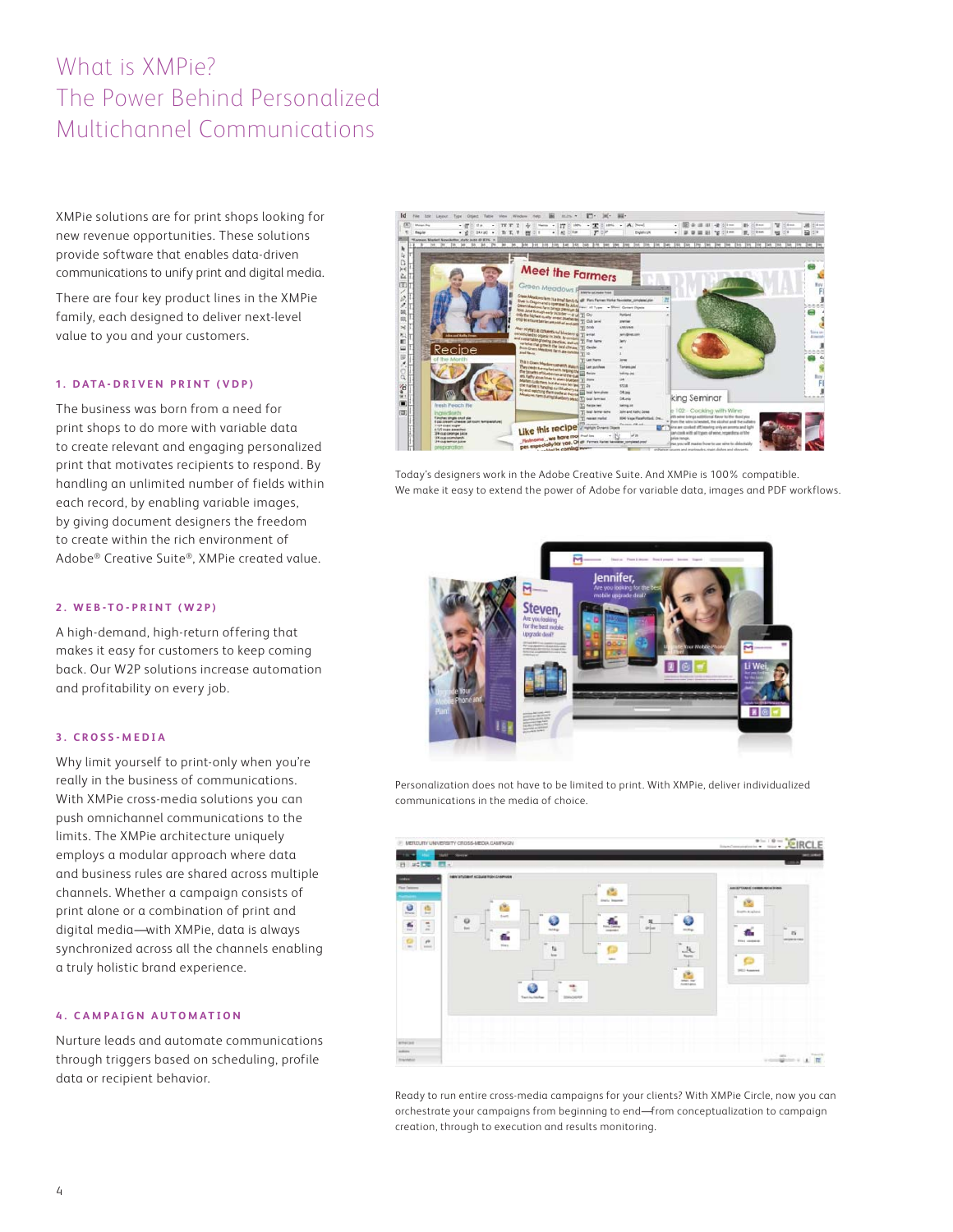# Why XMPie?



"Print is still a very valuable channel for us yet we do a lot of other things now. We're a print manufacturer but we deliver print in a very different way. We're always looking for maximum engagement and conversion for our customers."

–Joel Dickenson, Managing Director at Rethink CCM

Here's why print shops, large and small, choose XMPie to grow.

#### **COMPLETE ICCM**

End-customers expect personalized experiences. Individualized Customer Communications Management (ICCM) is the key to matching this expectation. And XMPie leads the way, driving personalized communications across all channels.

## **END-TO-END ADOBE WORKFLOW**

Our print design is native to Adobe InDesign and unlike proprietary platforms that require a document conversion process prior to tagging, XMPie personalized output remains pixel-perfect and true to what the designer intended.

## **S C A L A B L E P R O D U C T L I N E**

Start anywhere, add capabilities and protect your investment all along the way. No matter where you are within the portfolio of XMPie products, you can easily add power and functionality as your business grows. Building on a common platform gives you the flexibility to run multiple job types with a single basic workflow.

## **OPEN ARCHITECTURE**

The XMPie platform is flexible and built for growth. While other solutions can bring you to an impasse when more capabilities are needed, XMPie is easily ramped up or extended. In fact, our software is complemented by a rich set of APIs enabling integrations with third-party systems such as CRM, ERP, MIS or DAM.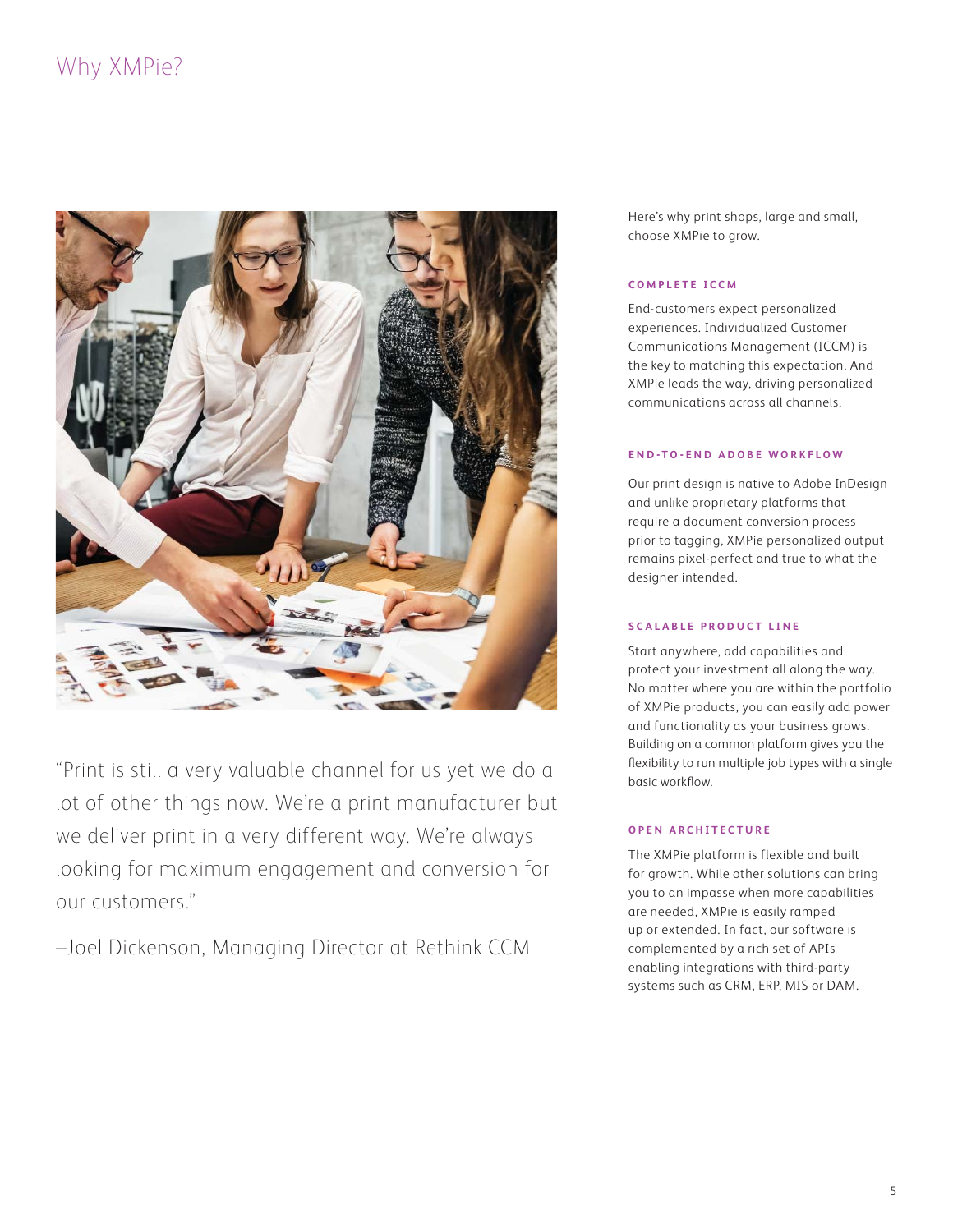# What is Xerox® Workflow?

For every \$1 spent on print, \$3 are spent on non-print related activities required to produce a given document, according to InfoTrends. That's workflow. And it's the key to efficiency.

The Xerox® FreeFlow® Digital Workflow Collection provides a unique and robust set of offerings to help you increase productivity and efficiency.

Whether you're looking to expand your offerings, run leaner, or fully leverage the technology you already have, our latest workflow lineup can help.

#### **• Job Management**

Getting jobs in is part of the battle. Processing them productively is another part of the challenge. More jobs and shorter turnaround times require a sound approach—with greater control, accuracy and speed.

### **• Transactional Variable Data Print**

Your transactional print jobs come in all sizes and shapes—from signage and personalized direct mail to tickets with fraud resistant specialty imaging effects. Powerful, automated workflow solutions are ready for you to create complex variable files at high speeds and in real-time.

#### **• Print Plus Digital Publishing**

Print is only part of the equation. Customers today are more mobile than ever. In addition to offering printed editions, you can say yes to more communications your customers want: mobile communications optimized for reading on smart phones and tablets, with built-in analytics for continually improving performance.

#### **• Integrated Solutions**

Whether you are looking to produce consistent high-quality color output across multiple printers and locations, or quickly and automatically print and finish multiple short runs—our integrated solutions come with proven workflow automation for peak efficiency and assurance of consistent and worry-free production.



Xerox® FreeFlow® Core automates the process steps required to prepare a job for print. Core's flexibility and scalability, including on-premise and cloud configurations, means there is an automation solution for any size print shop.



Xerox® FreeFlow® Digital Publisher is a digital publishing software solution that allows you to provide both print and mobile/online communications simultaneously using a single unified workflow.



The FreeFlow® Variable Information Suite allows you to personalize your transactional communications quickly, cost-effectively and automatically.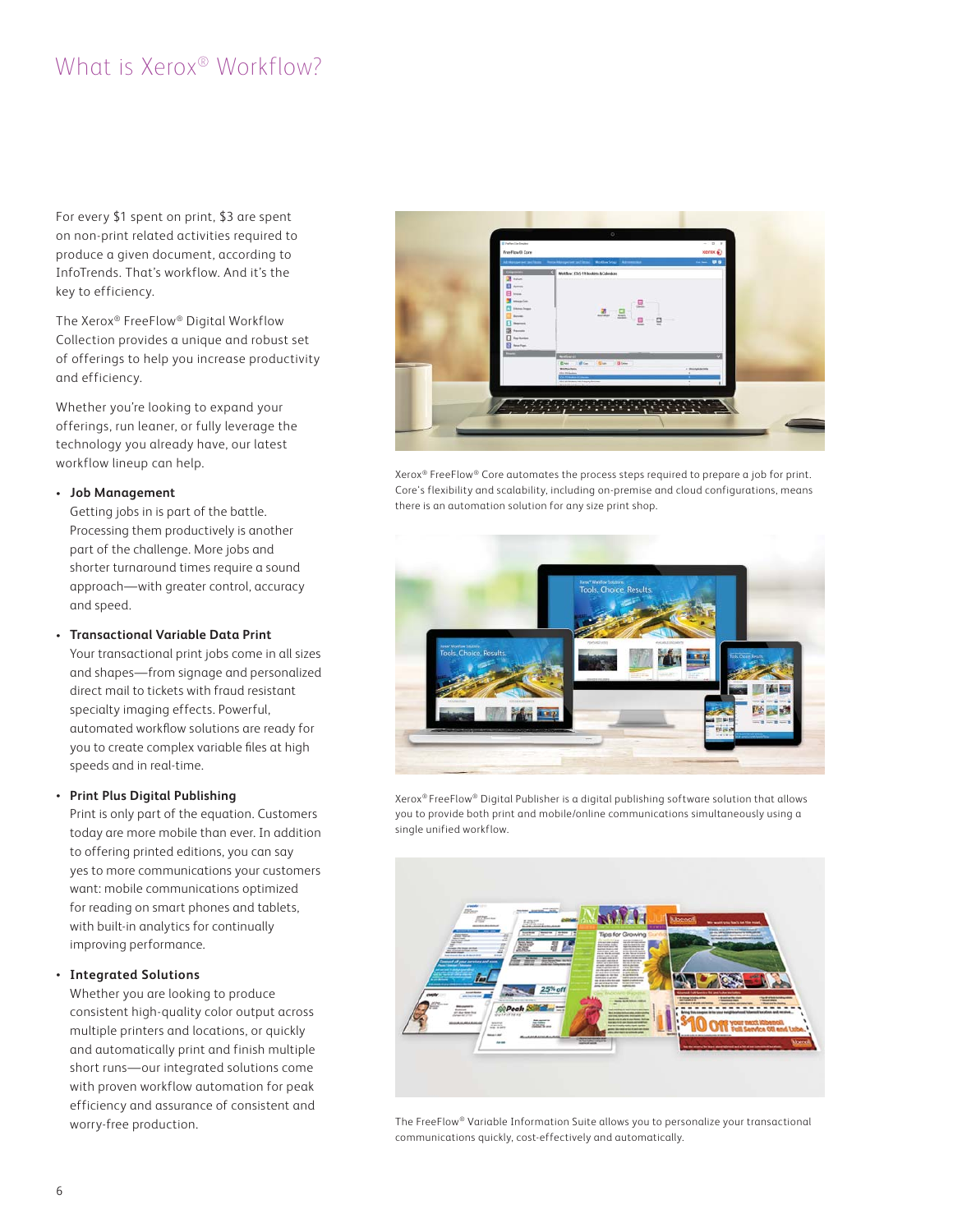# Why Xerox<sup>®</sup> Workflow?

"It's a huge shift. We've taken charge of our destiny as a printer. If we want to drive high-value pages to our presses, we do it as a channel of print, one that complements other channels and benefits. We are using FreeFlow for prepress automation and XMPie, which has surpassed our expectations. Combined, these technologies have made a massive difference to our business. We managed to get back into that relevant space, we've got a platform we believe in, it delivers for our customers. There's no smoke and mirrors. XMPie is our confidence to go to the customer and say, 'we can do this'."

–Joel Dickenson, Managing Director at Rethink CCM

Here is why customers large or small use workflow automation to up their game:

#### **PRINTING HAS CHANGED.**

Your customers are demanding more personalized marketing materials and quicker turnaround times which means shorter runs and hundreds of jobs a day instead of just a few. If you want to maintain profitability and a competitive edge you have to be able to productively process many more jobs than you used to.

#### **A U T O M AT I O N C H A N G E S T H E G A M E .**

Automation is even more important today. The stakes are higher. It is no longer an end game, but a starting point. From job submission to prepress to image quality, it can transform your business—allowing you to process the hundreds of digital print jobs that you need to succeed in today's demanding marketplace.

## **STAY AHEAD WITH NEW CAPABILITIES A N D S E R V I C E S .**

Growing more revenue is often a result of adding new services and capabilities. We know what you may be thinking: adding new capabilities is time consuming and expensive and requires a set of resources and skills you just don't have. We understand your challenges and have enabled a set of capabilities that deliver maximum value so you can grow your customer base and revenue.

## **STAY COMPETITIVE BY DRIVING DOWN COSTS.**

Every business wants to reduce costs, and in doing so with automation, you can improve your production operation in many ways. But where do you find savings in an operation that is already probably extremely lean? In job submission? Processing? Printing? Finishing? How about all of them? That is the power that Workflow brings to your business—in a unique way, designed specifically to fit and improve your existing workflow.